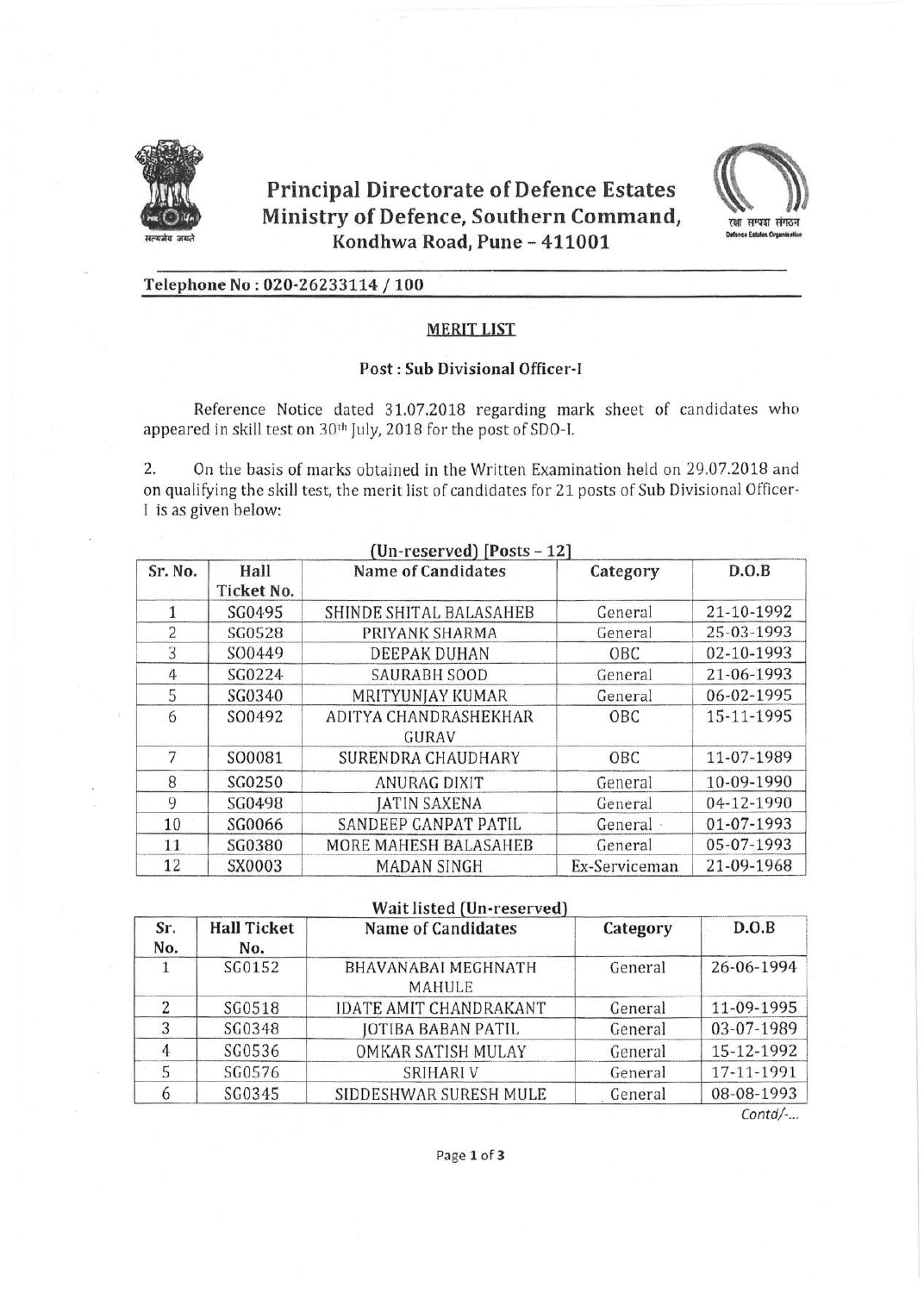| Sr.<br>No. | <b>Hall Ticket</b><br>No. | <b>Name of Candidates</b> | Category | D.O.B      |
|------------|---------------------------|---------------------------|----------|------------|
|            | SG0205                    | SONU SINGHAL              | General  | 20-11-1993 |
|            | SG0136                    | SHIVAM VIJAYVARGIYA       | General  | 19-08-1992 |
|            | SG0173                    | MANE NAMDEO DNYANDEO      | General  | 06-10-1992 |
| 10         | SG0332                    | TATE YOGESH SHANKAR       | General  | 14-11-1992 |
| 11         | SG0303                    | PRATEEK SHARMA            | General  | 20-08-1993 |
| 12         | <b>SG0088</b>             | MANOHAR LAXMAN SHINDE     | General  | 31-08-1993 |

# **(OBC) [Posts- OS]** .. ····------

| Sr.<br>No. | <b>Hall Ticket</b><br>No. | <b>Name of Candidates</b>  | Category      | D.O.B      |
|------------|---------------------------|----------------------------|---------------|------------|
|            | SO0304                    | VAIBHAV SUBHASHRAO SANGOLE | OBC           | 28-03-1992 |
|            | SO0207                    | KHAIRNAR SHAILESH VIJAYRAO | OBC           | 22-02-1994 |
|            | SO0418                    | NARGUNDE VIRENDRA BABURAO  | OBC           | 21-11-1992 |
|            | SO0421                    | SANTOSH KUMAR SINHA        | OBC           | 14-10-1985 |
|            | SX0010                    | SATISH SOWNDIAH SV         | Ex-Serviceman | 10-05-1967 |

# **Wait listed (OBC)**

| Sr. No. | <b>Hall Ticket</b><br>No. | <b>Name of Candidates</b> | Category   | D.O.B      |
|---------|---------------------------|---------------------------|------------|------------|
|         | SO0369                    | SHENDE AKSHAY SANTARAM    | OBC        | 15-03-1995 |
|         | SO0393                    | SHRIKRISHNA ANANT KENDRE  | OBC        | 29-08-1990 |
|         | SO0201                    | UJJWAL CHANCHAL           | OBC        | 08-01-1988 |
|         | SO0103                    | SHUBHAM TIWARI            | <b>OBC</b> | 12-08-1991 |
|         | SO0287                    | DESHMUKH ARPIT PRAMOD     | OBC        | 17-05-1992 |

| Sr. No. | <b>Hall Ticket</b><br>No. | $[SC]$ [Posts – 03]<br><b>Name of Candidates</b> | Category | D.O.B      |
|---------|---------------------------|--------------------------------------------------|----------|------------|
|         | SC0143                    | KAMBLE PRASHANT SUBHASH                          | SC       | 01-06-1994 |
|         | SC0056                    | RANJEET DEVIDAS RAMTEKE                          | SC       | 10-10-1985 |
|         | SC0146                    | PALLAVI BABASO PATOLE                            | SС       | 08-11-1980 |

| Wait listed (SC) |                           |                           |          |            |
|------------------|---------------------------|---------------------------|----------|------------|
| Sr. No.          | <b>Hall Ticket</b><br>No. | <b>Name of Candidates</b> | Category | D.O.B      |
|                  | SC0065                    | N. SANTOSH KUMAR          |          | 01-02-1990 |
|                  | SC0018                    | ADIANDHRA MOHAN BABU      |          | 05-06-1994 |
|                  | SC0145                    | <b>M GANESH KUMAR</b>     |          | 20-03-1986 |

*Contd/-...*